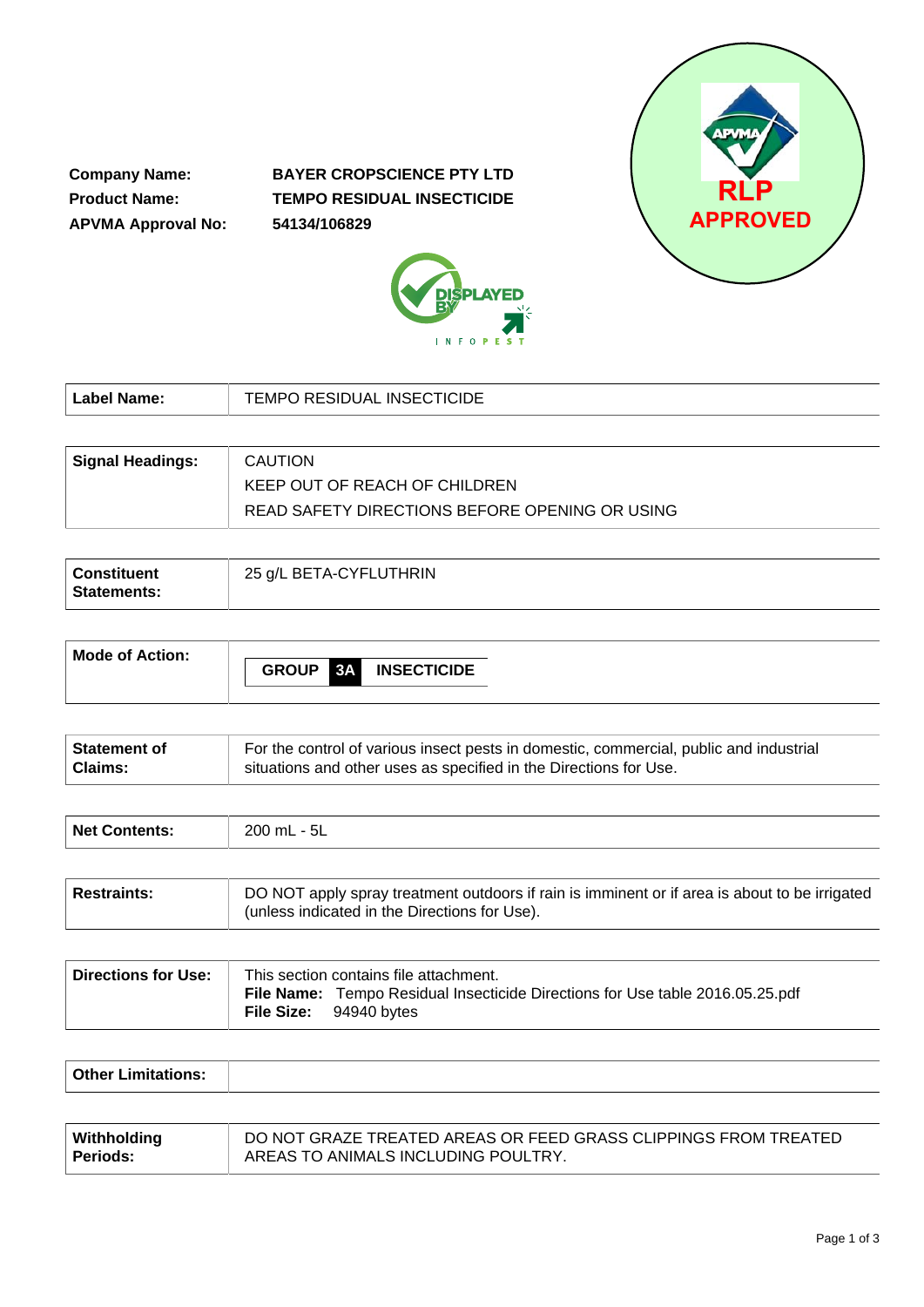| Trade Advice: |
|---------------|
|               |

| General<br><b>Instructions:</b> | Mixing: Add the required quantity of Tempo® Residual Insecticide to water while stirring.                                                                                                                                                                                                                                                                                                                                                                                                                                                                                                                                                                                                                                                                              |
|---------------------------------|------------------------------------------------------------------------------------------------------------------------------------------------------------------------------------------------------------------------------------------------------------------------------------------------------------------------------------------------------------------------------------------------------------------------------------------------------------------------------------------------------------------------------------------------------------------------------------------------------------------------------------------------------------------------------------------------------------------------------------------------------------------------|
|                                 | Application: DO NOT spray the moving parts of any machinery, electric motors or<br>switchgear with the water-based product.                                                                                                                                                                                                                                                                                                                                                                                                                                                                                                                                                                                                                                            |
|                                 | Note on application to carpets:<br>Whilst carpets are regarded as porous surfaces, excessive liquid application may produce<br>water-stains and therefore the non-porous surface rate should be adopted if possible.<br>Hence for short pile carpet, the 5 L dilution rate (per 100 m2) should be sufficient. However,<br>for long pile or shag carpet, the 10 L dilution rate (per 100 m2) may be required, to ensure<br>effective penetration and application to all of the carpet-pile. Since carpets vary in their<br>thickness, colour and material it is recommended that a small, inconspicuous area of carpet<br>be sprayed and allowed to dry first to ensure that staining will not occur. Allow treated<br>carpets to dry before resuming activity on them. |
|                                 | Note on native plants and ornamentals:<br>Tempo® Residual Insecticide has been used on a wide range of ornamental plant species<br>without damage. However, some species and varieties are particularly sensitive to<br>chemical sprays and as this sensitivity is often related to local conditions; it is advisable to<br>treat only a small number of plants first, in order to ascertain their reaction before treating<br>the whole target group.                                                                                                                                                                                                                                                                                                                 |

| <b>Precautions:</b> | For surface treatment only. DO NOT spray into the atmosphere using foggers or other<br>devices designed to create an aerosol.<br>When using in animal houses DO NOT spray directly onto livestock, their food, water, litter,<br>feed bins, or surfaces that are accessible to the stock.<br>DO NOT spray directly on humans, exposed food or food utensils or food preparation<br>areas.<br>Avoid contact of spray with timber to which a stain-finish is subsequently to be applied,<br>unless the owner is notified that the timber will need additional preparation, consistent<br>with that if water alone had contacted the timber. (Evidence of water contact on timber is<br>sometimes only evident once the stain has been applied).<br>Before use, remove or cover all exposed foodstuffs. Cover all dishes and utensils and<br>surfaces where food is prepared. After use, thoroughly ventilate treated areas. Clean up<br>thoroughly before processing/serving resumes.<br>When using as a residual surface treatment for control of stored-product pests, ensure food<br>items in store are not exposed to spray, if necessary removing food items from the area to<br>be treated. Allow all treated surfaces to dry before replacing food items. Where possible<br>avoid spraying actual surfaces which food is likely to directly contact. DO NOT allow spray<br>to contact food packaging material. Discard any foodstuff accidentally contaminated with<br>spray solution. |
|---------------------|---------------------------------------------------------------------------------------------------------------------------------------------------------------------------------------------------------------------------------------------------------------------------------------------------------------------------------------------------------------------------------------------------------------------------------------------------------------------------------------------------------------------------------------------------------------------------------------------------------------------------------------------------------------------------------------------------------------------------------------------------------------------------------------------------------------------------------------------------------------------------------------------------------------------------------------------------------------------------------------------------------------------------------------------------------------------------------------------------------------------------------------------------------------------------------------------------------------------------------------------------------------------------------------------------------------------------------------------------------------------------------------------------------------------------------------------------------------------------------------------|
|                     | <b>Re-entry Period</b>                                                                                                                                                                                                                                                                                                                                                                                                                                                                                                                                                                                                                                                                                                                                                                                                                                                                                                                                                                                                                                                                                                                                                                                                                                                                                                                                                                                                                                                                      |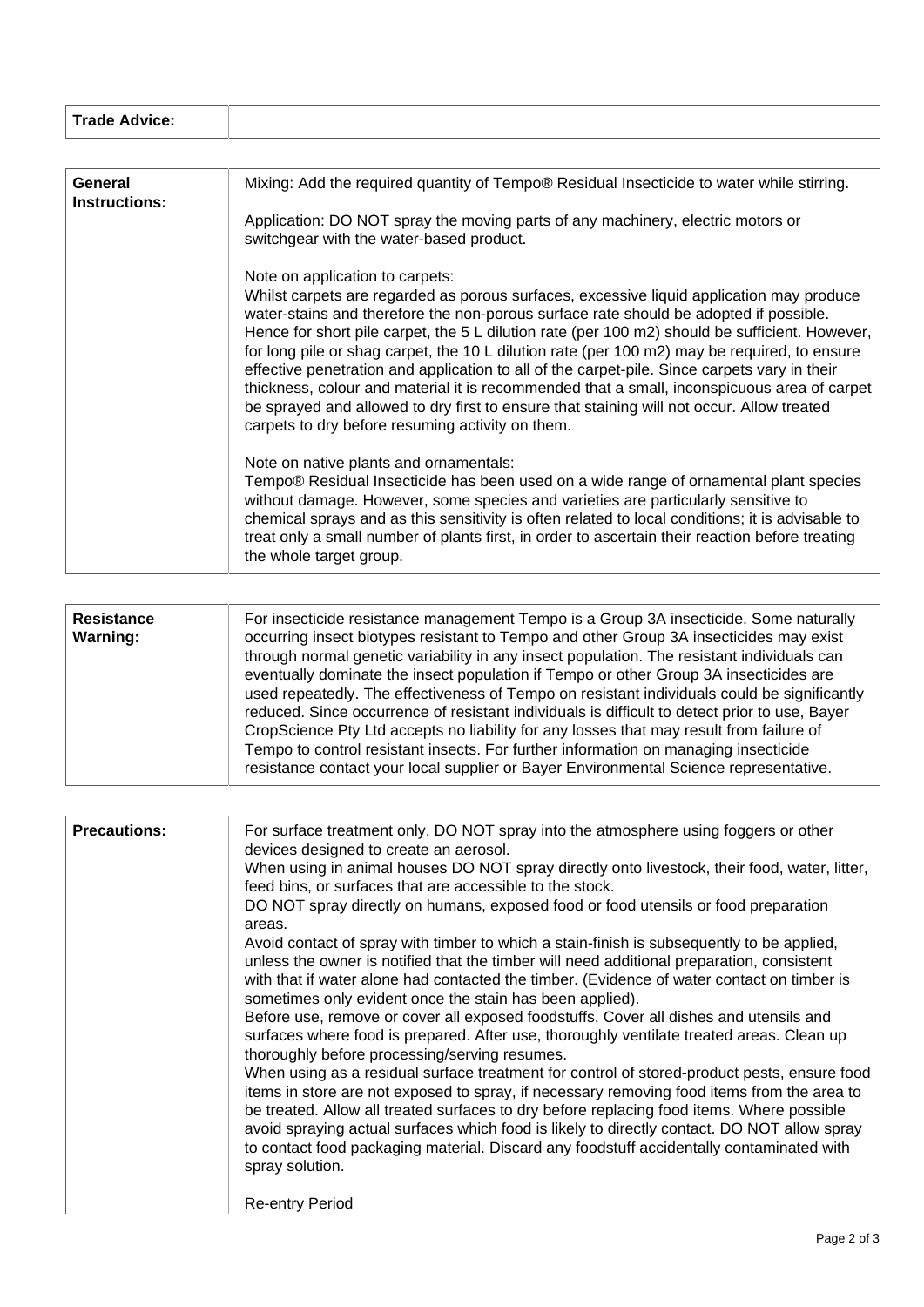| <b>Protections:</b> | PROTECTION OF LIVESTOCK<br>DO NOT spray directly onto livestock or near livestock feed or water.                                                                                                             |  |  |
|---------------------|--------------------------------------------------------------------------------------------------------------------------------------------------------------------------------------------------------------|--|--|
|                     | PROTECTION OF WILDLIFE, FISH, CRUSTACEANS AND ENVIRONMENT<br>Very toxic to aquatic life. DO NOT contaminate wetlands or watercourses with this product<br>or used containers. Cover fish tanks before using. |  |  |

| <b>Safety Directions:</b> | When using the prepared spray by hand-held equipment wear cotton overalls buttoned to<br>the neck and wrist (worn over normal clothing) and a washable hat and elbow length PVC<br>gloves. After use and before eating, drinking or smoking wash hands, arms and face with |
|---------------------------|----------------------------------------------------------------------------------------------------------------------------------------------------------------------------------------------------------------------------------------------------------------------------|
|                           | soap and water. After each day's use wash gloves and contaminated clothing.                                                                                                                                                                                                |

| <b>First Aid</b> | If poisoning occurs contact a doctor or Poisons Information Centre (Phone Australia    |
|------------------|----------------------------------------------------------------------------------------|
| Instructions:    | 131126). Remove from contaminated area. Apply artificial respiration if not breathing. |

| <b>First Aid Warnings:</b> |  |
|----------------------------|--|
|                            |  |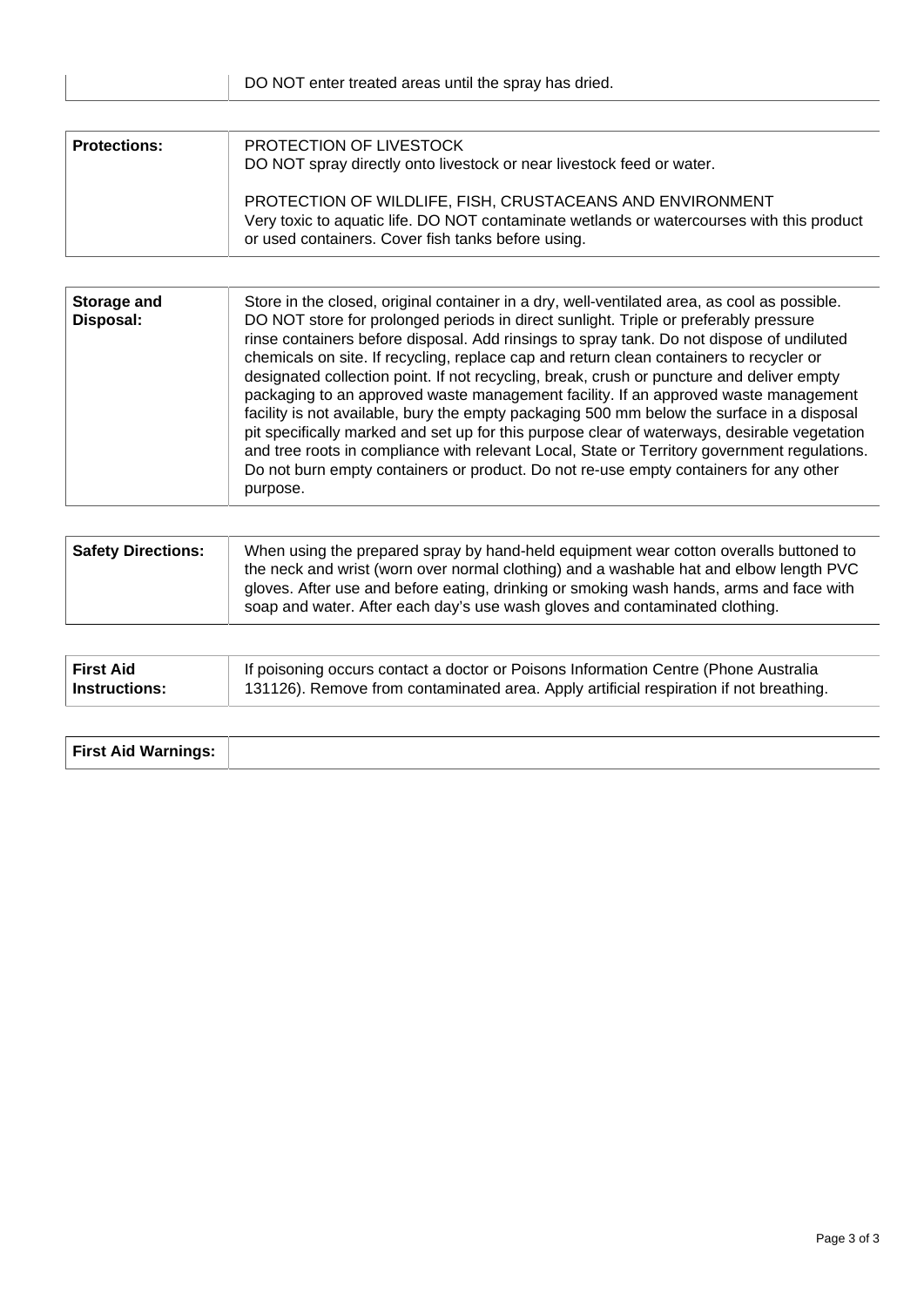#### **DIRECTIONS FOR USE**

# **TEMPO® RESIDUAL INSECTICIDE**

| <b>SITUATIONS</b>                                                                                                                                                                                                                                                                                                          | <b>RATE</b>                                                              | <b>PEST</b>                     | <b>CRITICAL COMMENTS</b>                                                                                                                                                                                                                                                                                                                                                                                                                                                                                                                                                                                                                                                                                                                |
|----------------------------------------------------------------------------------------------------------------------------------------------------------------------------------------------------------------------------------------------------------------------------------------------------------------------------|--------------------------------------------------------------------------|---------------------------------|-----------------------------------------------------------------------------------------------------------------------------------------------------------------------------------------------------------------------------------------------------------------------------------------------------------------------------------------------------------------------------------------------------------------------------------------------------------------------------------------------------------------------------------------------------------------------------------------------------------------------------------------------------------------------------------------------------------------------------------------|
| Domestic,<br>commercial,<br>industrial and<br>public buildings:<br>- including food<br>processing<br>establishments,<br>shops, factories,<br>farm buildings,<br>ships, offices,<br>schools,<br>storerooms,<br>hospitals,<br>barracks, private<br>houses and<br>external areas<br>associated with<br>such<br>establishments | Initial<br>or<br>Cleanout<br>rate<br>10 ml/L<br>Maintenance              |                                 | For use on non-porous surfaces; apply at a<br>rate of 5 L of prepared spray per 100 m <sup>2</sup> not<br>exceeding the point of run-off.<br>For use on porous surfaces or for use through<br>power equipment; apply at a rate of 10 L per<br>100 $\mathrm{m}^2$ of surface, not exceeding the point of<br>run-off.                                                                                                                                                                                                                                                                                                                                                                                                                     |
|                                                                                                                                                                                                                                                                                                                            | rate or<br>when used<br>as a tank mix<br>with a<br>larvicide<br>$6$ ml/L | Cockroaches                     | Conduct a thorough inspection and apply to<br>known and potential cockroach harbourages. A<br>barrier application around areas where<br>cockroach infestations may be originating is<br>also suggested.<br>Repeat application as required.<br>Where application of a spray is not suitable it is<br>recommended to apply a suitably registered<br>Maxforce <sup>®</sup> cockroach gel as per the registered<br>label of that product.                                                                                                                                                                                                                                                                                                   |
|                                                                                                                                                                                                                                                                                                                            |                                                                          | Web-spinning<br>spiders         | Spray spiders, their webbing and areas where<br>spiders may hide directly. It is recommended<br>that webbing is left in place for a few days after<br>application to optimise efficacy.                                                                                                                                                                                                                                                                                                                                                                                                                                                                                                                                                 |
|                                                                                                                                                                                                                                                                                                                            |                                                                          | Non-web-<br>spinning<br>spiders | Spray areas where spiders are known to<br>occur.                                                                                                                                                                                                                                                                                                                                                                                                                                                                                                                                                                                                                                                                                        |
|                                                                                                                                                                                                                                                                                                                            |                                                                          | Ants                            | Where possible locate the nest and spray<br>directly into nest entrances. Penetration of<br>insecticide can be assisted by pre-wetting<br>sandy and porous soils with water. A thorough<br>soaking treatment with insecticide mixture is<br>required to destroy the nest.<br>If nest cannot be located then spray infested<br>areas.                                                                                                                                                                                                                                                                                                                                                                                                    |
|                                                                                                                                                                                                                                                                                                                            |                                                                          | Fleas                           | Clean and vacuum infested areas and dispose<br>of dust collected in the garbage in a sealed<br>plastic bag. Lightly spray infested areas<br>concentrating on areas under furniture etc.<br>Treat pets with a suitably registered flea<br>control product.<br>See also the note on application to carpets.                                                                                                                                                                                                                                                                                                                                                                                                                               |
|                                                                                                                                                                                                                                                                                                                            |                                                                          | Mosquitoes and<br><b>Flies</b>  | Spray surfaces where flies and mosquitoes are<br>known to come to rest.<br>Flies - include external surfaces that are<br>exposed to the morning sun.<br>Mosquitoes – spray walls, awnings, fences and<br>vegetated areas in proximity to buildings.<br>Note: The perception of the level of control of<br>flying insects achieved within any given area<br>treated with a residual surface spray will be<br>affected by the extent of in-migration of<br>individuals from external (untreated) areas. A<br>residual surface spray will only control those<br>insects that alight on the treated surfaces and<br>therefore complete elimination of flying<br>insects from the treated area should not<br>necessarily always be expected. |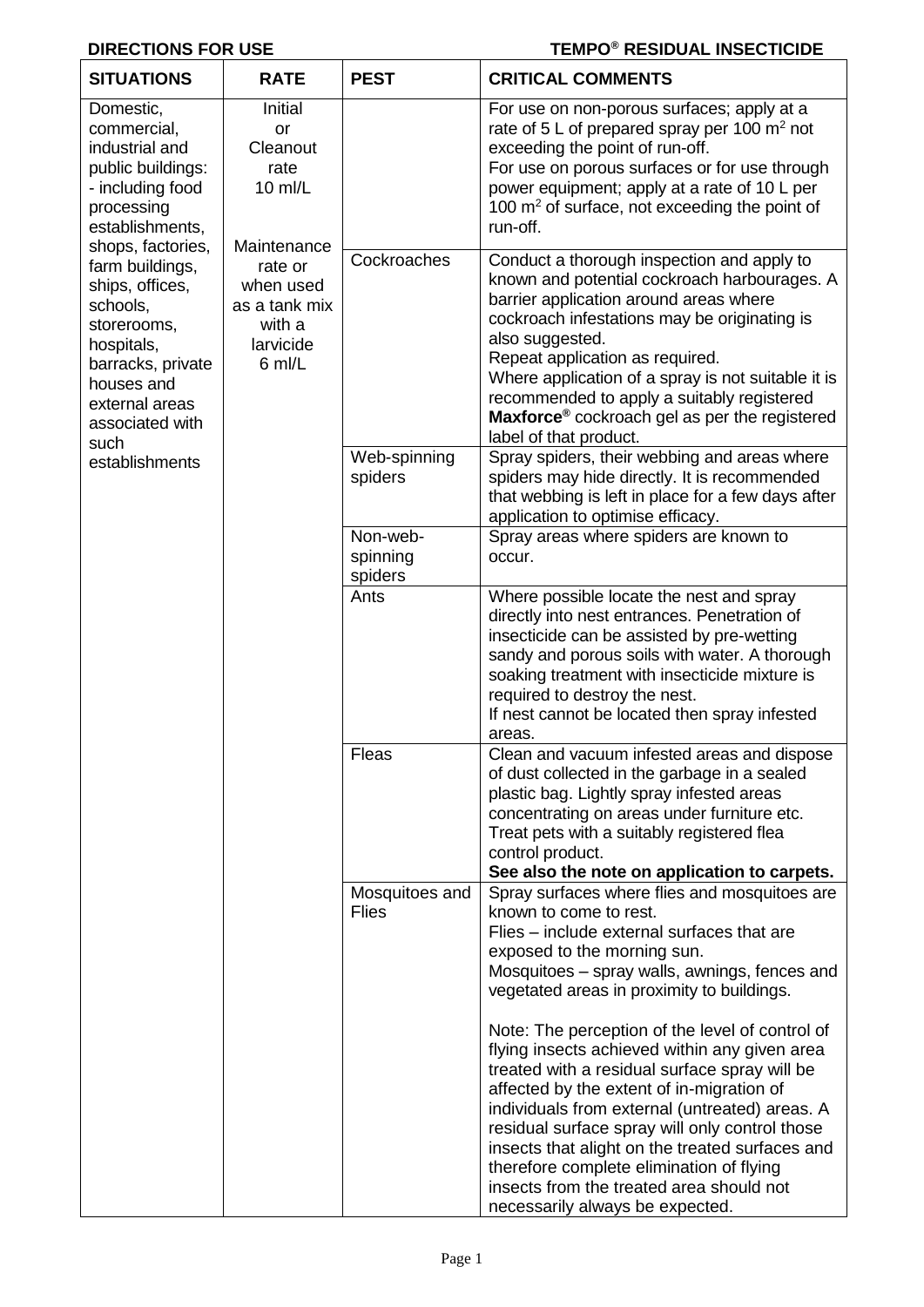### **DIRECTIONS FOR USE**

# **TEMPO<sup>®</sup> RESIDUAL INSECTICIDE**

| <b>SITUATIONS</b>                                                                                                                                                                                                                                                                                      | <b>RATE</b>                                                                           | <b>PEST</b>                              | <b>CRITICAL COMMENTS</b>                                                                                                                                                                                                                                                                                                                                                                                                                                                                                                                                                                                                                                                                   |
|--------------------------------------------------------------------------------------------------------------------------------------------------------------------------------------------------------------------------------------------------------------------------------------------------------|---------------------------------------------------------------------------------------|------------------------------------------|--------------------------------------------------------------------------------------------------------------------------------------------------------------------------------------------------------------------------------------------------------------------------------------------------------------------------------------------------------------------------------------------------------------------------------------------------------------------------------------------------------------------------------------------------------------------------------------------------------------------------------------------------------------------------------------------|
| Domestic,<br>commercial,<br>industrial and<br>public buildings:<br>-including food<br>processing<br>establishments,<br>shops, factories,<br>ships, offices,<br>schools,<br>storerooms,<br>hospitals,<br>barracks, private<br>houses and<br>external areas<br>associated with<br>such<br>establishments | Initial<br><b>or</b><br>Cleanout<br>rate<br>$10$ ml/L                                 | Silverfish                               | Direct spray to areas of potential and existing<br>infestations e.g. under skirting boards and<br>furniture where dark conditions may favour<br>silverfish populations.<br>If spraying inside cupboards or storage areas<br>remove clothing and utensils etc. before<br>spraying.                                                                                                                                                                                                                                                                                                                                                                                                          |
|                                                                                                                                                                                                                                                                                                        | Maintenance<br>rate or<br>when used<br>as a tank mix<br>with a<br>larvicide<br>6 ml/L | <b>Crickets</b>                          | Spray infested areas. In addition a barrier<br>treatment can be sprayed across areas where<br>these pests enter buildings.                                                                                                                                                                                                                                                                                                                                                                                                                                                                                                                                                                 |
|                                                                                                                                                                                                                                                                                                        |                                                                                       | <b>Clothes moths</b>                     | Spray surfaces in areas where clothes are<br>stored. DO NOT spray the clothes<br>themselves.                                                                                                                                                                                                                                                                                                                                                                                                                                                                                                                                                                                               |
|                                                                                                                                                                                                                                                                                                        |                                                                                       | <b>Carpet beetles</b>                    | Apply to infested carpets particularly in areas<br>of little or no traffic and underneath windows<br>where adult beetles may be entering the<br>building.<br>See also the note on application to carpets.                                                                                                                                                                                                                                                                                                                                                                                                                                                                                  |
|                                                                                                                                                                                                                                                                                                        |                                                                                       | <b>Bedbugs</b>                           | Apply to the bed-frame and walls, cracks,<br>crevices and skirting boards in the vicinity of<br>the bed.                                                                                                                                                                                                                                                                                                                                                                                                                                                                                                                                                                                   |
|                                                                                                                                                                                                                                                                                                        |                                                                                       | <b>Stored Product</b><br>Pests           | The use of this product in the control of stored<br>product pests should be considered part of an<br>integrated strategy to prevent development of<br>insect populations. Best results will be<br>obtained where good hygiene is maintained.<br>Infested areas should be cleaned prior to<br>application and regularly cleaned thereafter to<br>reduce food sources for pests.<br>When treating for beetle pests pay special<br>attention to sheltered areas such as cracks<br>and crevices, under furniture and equipment,<br>floors, walls and shelves. Adult moths can be<br>controlled by applying this product to walls and<br>surfaces where the flying adult moths come to<br>rest. |
|                                                                                                                                                                                                                                                                                                        | 10 ml/L                                                                               | <b>Millipedes</b>                        | Apply as a coarse spray to infested areas.                                                                                                                                                                                                                                                                                                                                                                                                                                                                                                                                                                                                                                                 |
|                                                                                                                                                                                                                                                                                                        |                                                                                       | Paper nest<br>wasps                      | Apply diluted spray to the point of run-off<br>directly to the papernest ensuring thorough and<br>even coverage. When all adult wasps have<br>been knocked down the nest may be safely<br>removed from the structure.                                                                                                                                                                                                                                                                                                                                                                                                                                                                      |
| <b>External areas</b><br>and surrounds<br>of domestic,<br>commercial and<br>public buildings<br>and structures,<br>untended<br>verges,<br>surrounds of<br>sporting venues<br>etc. (and other<br>areas where<br>ticks are found)                                                                        |                                                                                       | Paralysis tick<br>(Ixodes<br>holocyclus) | Apply to outside surfaces of buildings and<br>surrounds including but not limited to<br>foundations, soil, turf, trunks of woody<br>ornamentals and other areas where ticks<br>congregate or have been seen.<br>This treatment is intended to control ticks<br>which are present at the time of application.<br>Repeat application may be required during<br>times of high tick activity.<br>When used in domestic garden situations<br>where domestic pets are present it is<br>recommended that the animals also be treated<br>with an appropriately registered<br>ectoparasiticide.                                                                                                     |